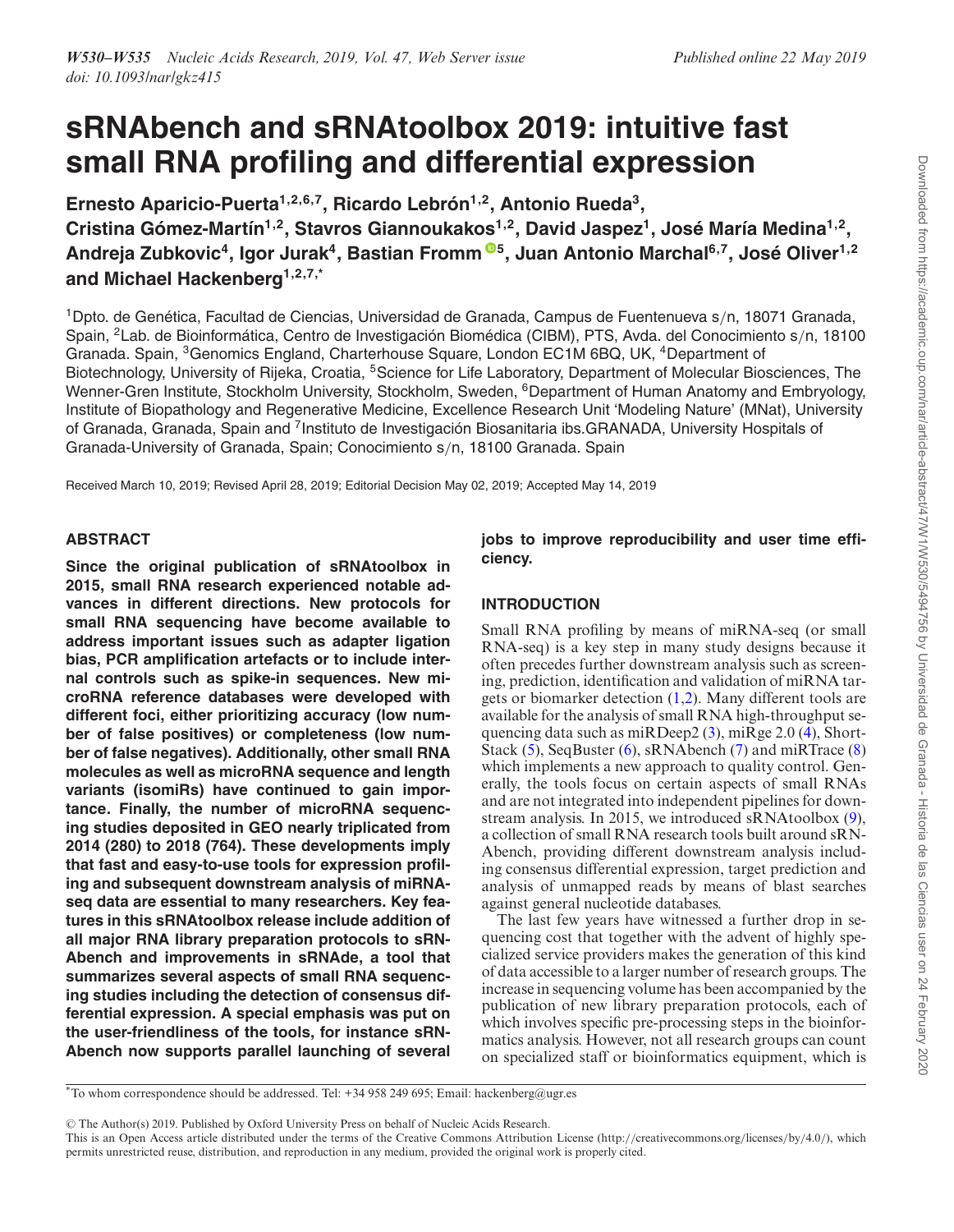why flexible and user-friendly tools for small RNA research became even more valuable over the last years.

Here, we present the latest version of sRNAtoolbox, featuring key additions to sRNAbench and sRNAde. Apart from customizable preprocessing, sRNAbench now implements automatic processing of the five most used library preparation protocols including UMI-based (Unique Molecular Identifier) protocols and the detection of putative sequence variants. The scope was notably increased by including new reference genomes from Ensembl (release 91), bacteria and virus collections from NCBI and microRNA reference sequences from MirGeneDB. Additionally, in order to improve reproducibility and ease of use, a *batch mode* was developed to allow profiling of several samples at once using the same set of parameters. As for sR-NAde, now consensus results for five differential expression methods are calculated together with improved visualizations of several quality and mapping statistics.

# **WHAT'S NEW?**

Since sRNAtoolbox web-server has previously been de-scribed [\(9\)](#page-5-0), we briefly present main novelties and changes in this section. More detailed descriptions can be found in the *Data and methods* section.

- **sRNAbench batch mode:** users can now provide an unlimited number of reads files through upload, URLs or SRA Run accessions. In this way, parameters only need to be specified once and are applied to all input data.
- **Reanalysis of provided files:** All provided files can be reanalysed without reuploading to the server.
- **New sRNAbench features:** Optional quality control of fastq input, detection of sequence variants, direct availability of 6 different library preparation protocols, UMI (Unique Molecular Identifier) protocols are supported, isomiR classification can be made hierarchical (each read belongs to only one category) or fuzzy (each read can belong to several categories), input format is automatically detected to prevent inconsistent file extensions and improved feedback so most frequent input errors can be corrected by the user.
- **Visualization of genome mapped reads:** The jBrowse instance to visualize the genome mappings was replaced by links to UCSC Genome Browser or Ensembl track hubs. Additionally, direct downloads to bedGraph, big-Wig and bed files are provided so they can be analysed using specialized software like the Integrative Genome Viewer [\(10\)](#page-5-0).
- **Differential expression:** We added two additional methods to detect differentially expressed microRNAs: a Student's t-test and DESeq2 [\(11\)](#page-5-0) for a total of 5 different methods. Each method has its own output page which includes interactive heatmaps [\(12\)](#page-5-0), box-plots and volcano plots to visualize differences in expression values between two groups. The consensus differentially expressed microRNAs are visualized by means of UpsetR  $(13)$ , an alternative to Venn diagrams. By default, adjusted read counts (to address multiple mapping) are used to generate the expression matrixes, but matrixes for other multi-

ple mapping methods can be found in the downloadable results.

- **Consensus target detection:** The original miRconstarget was split into two, one tool for animals and one for plants. A simple seed detection method several folds faster than the other three (miranda, PITA and Target-Spy) was added to the animal tool.
- **Scope:** Genome sequences and annotations are automatically derived from Ensembl [\(14\)](#page-5-0). Current version of sR-NAtoolbox contains 90 genome assemblies and several virus and bacteria collections obtained from NCBI [\(15\)](#page-5-0).
- **Reference sequences:** microRNAs for all species included in miRBase [\(16\)](#page-5-0) or MirGeneDB [\(17\)](#page-5-0) can be profiled regardless of genome availability.
- **liqDB**: sRNAbench is now connected to liqDB, a small RNA database for liquid biopsy studies [\(18\)](#page-5-0), i.e. sRN-Abench output can be used to compare against liqDB profiles.

# **DATA AND METHODS**

## **Input data**

Input files can be uploaded to our server, be provided as URLs or as SRA Run IDs [\(19\)](#page-5-0). For URLs or SRA run identifiers, several files can be merged together by joining them using colons (:). For example SRR2105509:SRR2105510 would merge both SRA runs into a single job. In the previous sRNAbench version, the input format was detected based on the file extension only, i.e. \*.fastq for fastq format, \*.fa for fasta format and \*.rc for read count format. Because sRNAbench jobs could fail due to an incorrect extension, we included now an automatic detection of the input format to prevent those errors. Automatic detection of most common separators in read-count encoded fasta files has also been implemented.

# **Quality control**

Two quality filters have been implemented in sRNAbench for fastq files. The 'mean' method calculates the average PhredScore of the adapter-trimmed read, filtering out those below a certain threshold. The 'min' method is stricter as it sorts out any read with at least one position below the provided threshold.

## **MicroRNA profiling, genome and library mode**

Expression values can be obtained either using genome or library mode. In genome mode, reads are first mapped to the corresponding assembly and genome annotations of the reference sequences are used to obtain the expression values. In library mode, reads are mapped directly against the reference sequences. Both methods are described in detail in the original sRNAbench paper [\(7\)](#page-5-0). MicroRNA expression profiles can be obtained for all species contained in miR-Base or MirGeneDB by means of the library mode. It is important to note that expression files generated with sRN-Abench will list all copies of a microRNA, and therefore the name of a mature microRNA can appear several times. However in an additional column we specify the genome position or precursor name, which makes each line unique.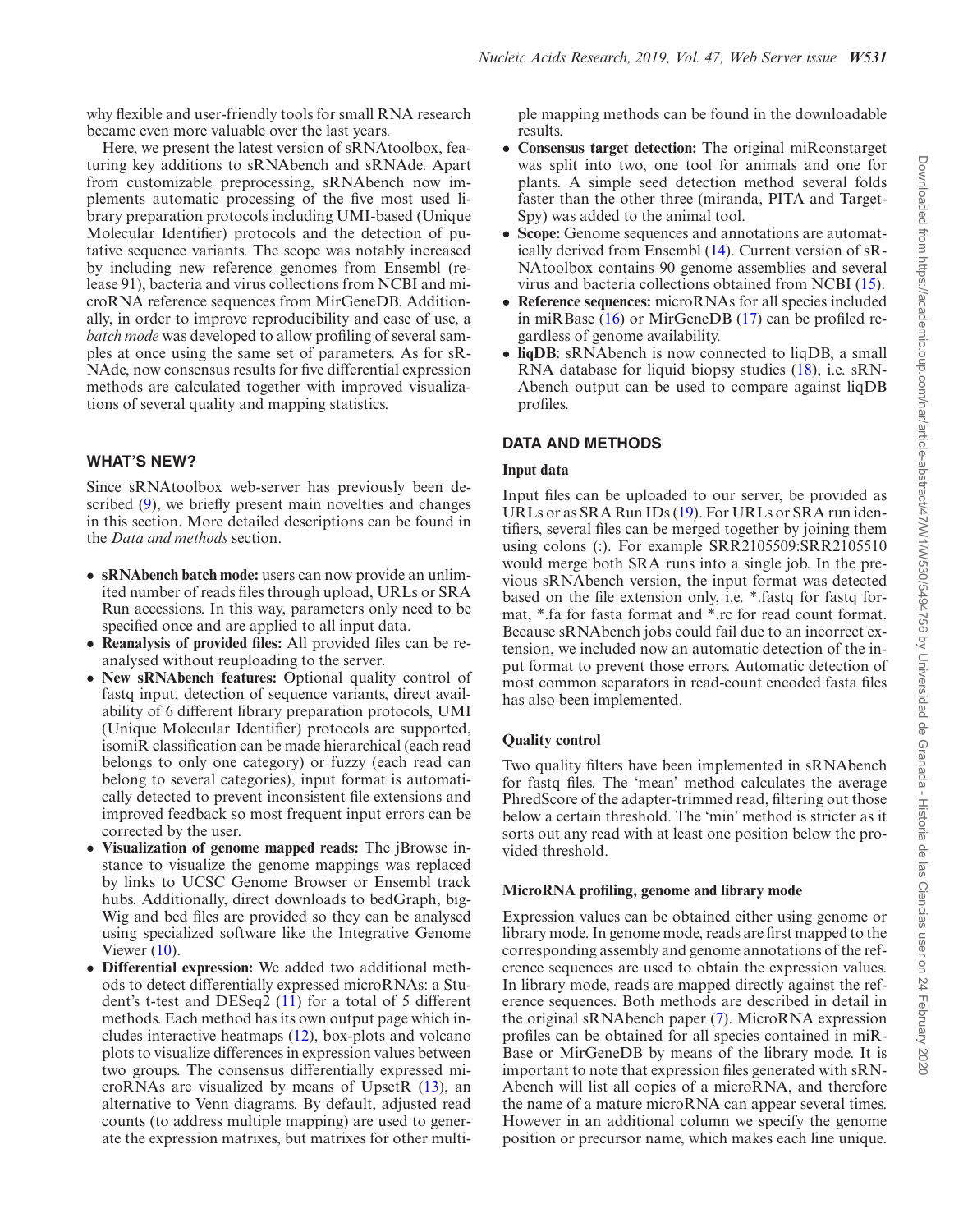Two different methods are provided for multiple mapping, (i) adjusting the read count by the number of times the read maps to the genome or reference sequences and (ii) assign each read only once to the reference sequence with the highest expression (single assignment) (see [\(7\)](#page-5-0) for more details). The prediction of novel microRNAs was described before in the sRNAbench paper [\(7\)](#page-5-0) and a more detailed description is available in the manual as well.

#### **Genome mapping, bedGraph, bigWig and bed files**

Adapter trimmed and quality filtered reads are mapped to the genome by means of bowtie1  $(20)$ . By default, bowtie seed alignment is used in order to detect isomiRs (with seed length of 20 nt) and reads are only used if they have at most 10 mappings to the genome. The best mappings are retained as explained before [\(21\)](#page-5-0). Both parameters can be changed by the user. For the prediction of novel microRNAs, we recommend 'full read alignment' and not allowing mismatches. Some putatively interesting small RNAs like yRNAs have many copies in the genome, and therefore the maximum number of allowed mappings might need to be increased in such cases.

Reads with more mappings to the genome than specified by this threshold are not used for expression profiling but will appear as a separate category in the genome mapping plots. Those reads are labelled *Highly Redundant* reads and are marked with the postfix ( *HR*).

Downloadable bedGraph files are generated summing the reads that map to a certain position. Note that in this way, each read counts fully at each position it maps (full read assignment). In the standalone version, the user can chose to adjust for multiple mappings. BedGraph files are generated irrespectively of the strand and for both strands separately (three files in total). Sometimes, it might be interesting to analyse the genome distribution as a function of the read length [\(20\)](#page-5-0).Therefore, we provide the bedGraph files for different length intervals: 19 nt–23 nt and all lengths for animals and 19 nt–23 nt, 24 nt and all lengths for plants given that 24 nt long reads have a very well described function in plants [\(22\)](#page-5-0). The bedGraph files are then converted to bigWig files using the UCSC tool *bedGraphToBigWig* [\(23\)](#page-5-0). Finally, the bedGraph files are screened and continuously mapped regions are merged together into a six-column bed file. The provided score indicates the highest expression value of the region as not all positions in a continuously mapped region will have the same expression values.

#### **Single nucleotide variants**

Single nucleotide variants (SNV) are detected based on reported mismatches. They can be due to Single Nucleotide Polymorphisms (SNPs), somatic mutations, RNA editing, sequencing or Taq polymerase errors. Therefore, when those sequence variants are analysed, strict quality control parameters should be used to control for the effect of sequencing errors and other technical artefacts. As the quality scores (Phred Scores) are not used for the detection of SNVs, this analysis can be performed for all accepted input formats. The sequence variants are detected at the level of precursor sequences, giving for each variant the precursor

name, the variant type, the position, the number of mapped reads and the number of reads containing the variant.

#### **isomiRs**

The original sRNAbench version implemented only a hierarchical isomiR classification, i.e. each read is classified as only one isomiR type: canonical sequence, canonical sequence with nucleotide changes, non-templated additions, 5' and 3' length variants or multiple length variants (in this hierarchical order). However, a read can have both, sequence and length variation. Therefore, we now added the possibility to explore the impact of a fuzzy classification. sRNAbench output files can be used to convert the isomiR data into standardized formats as proposed by the miR-[Top community \(https://www.biorxiv.org/content/10.1101/](https://www.biorxiv.org/content/10.1101/505222v1) 505222v1, [https://github.com/miRTop/mirtop\)](https://github.com/miRTop/mirtop).

#### **Differential expression**

The differential expression program sRNAde has undergone profound changes to provide both, an extensive summary of the whole study and the detection of consensus differential expression applying edgeR [\(24\)](#page-5-0), DESeq [\(25\)](#page-5-0), DE-Seq2 [\(11\)](#page-5-0), NOISeq [\(26\)](#page-5-0) and Student's *t*-test. Additionally, each method now has an individual page to explore the different results as well as the consensus. The output page was separated into 5 sections:

- **Results Summary:** The number of differentially over and underexpressed microRNAs per method and visualizations for the distribution of detected RNA types like miR-NAs, tRNAs, rRNAs etc.
- **Preprocessing***/***QC:** Summary of preprocessing (adapter trimmed reads, filtered reads) and read length distribution which allows to detect the presence of certain types of small RNAs (peak around 21nt corresponding to miR-NAs) or artefacts like the presence of adapter dimers (reads with length 0).
- **Mapping statistics:** overview of the number of mapped and assigned reads.
- **miRNA and isomiR statistics:** boxplots with number of detected miRNAs, link to microRNA sequence variant analysis and isomiR statistics.
- **Differential expression:** links to the individual output pages of the five DE methods, consensus tables and its graphical representation by means of UpSet plots (equivalent to Venn diagrams).

Furthermore, sRNAde provides now three different methods to address the multiple mapping problem: (i) full read count assignment (the full read count is assigned to all reference sequences or genome positions), (ii) adjusted read counts (divide the read count by the number of mappings) and (iii) single assignment, i.e. assign the read only once to the most expressed reference sequence.

#### **Working examples**

To demonstrate the usefulness and functionality of the newly implemented features we will concentrate on the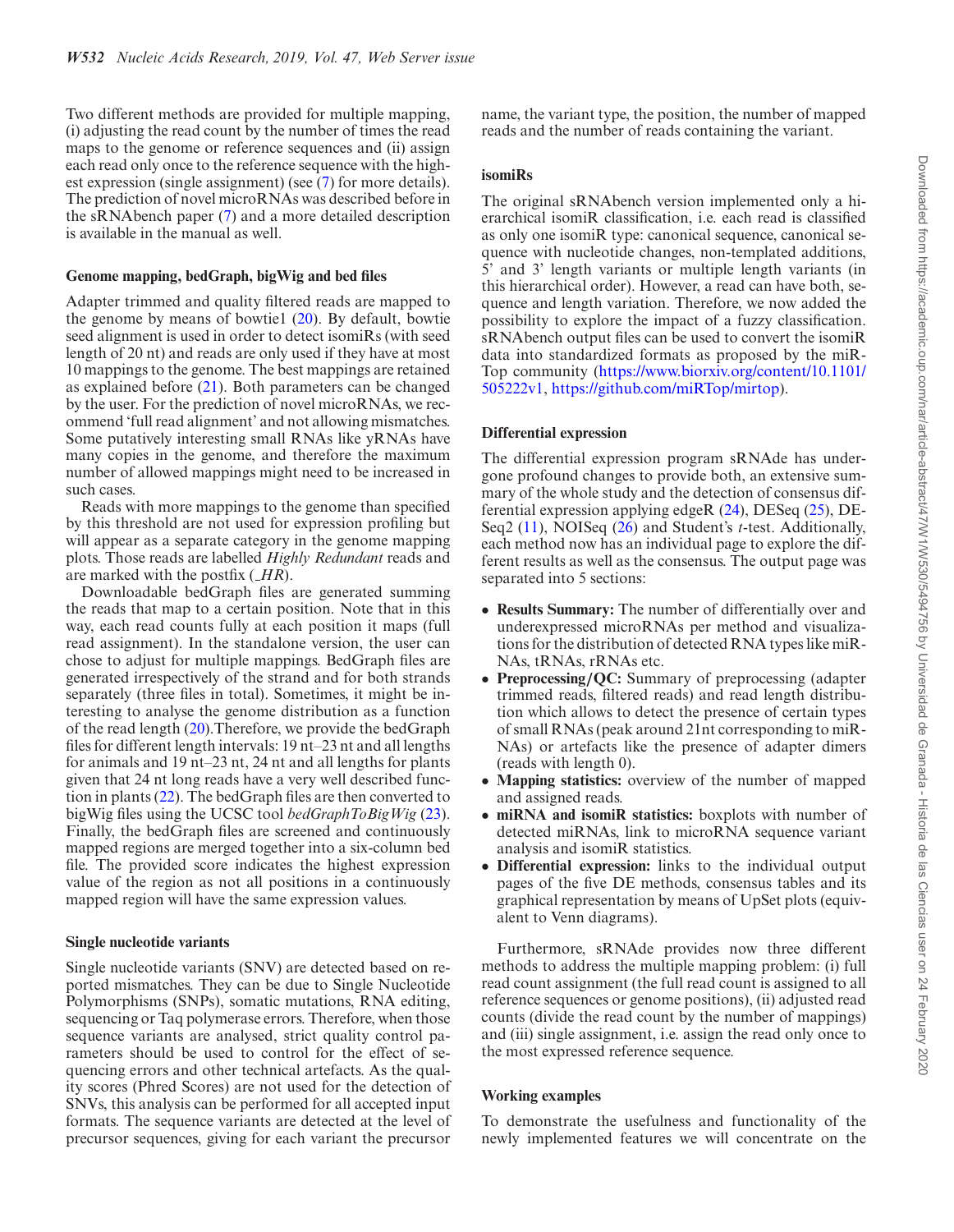<span id="page-3-0"></span>

Overlap of overexpressed microRNAs (p-value) for minRC: 5, mult. mapping: RCadj)



Overlap of overexpressed microRNAs (fold-change) for minRC: 5, mult. mapping: RCadj)



**Figure 1.** (**A** and **B**) The interface of the sRNAbench batch mode module and the primary result table, (**C**) The read length distribution as box-plot, i.e. the distribution of read fraction as a function of read length, (**D**) the distribution of different RNA types in the study, (**E**) the intersection of up-regulated microRNAs between the different methods and (**F**) the intersection of microRNAs with higher fold-changes than 2.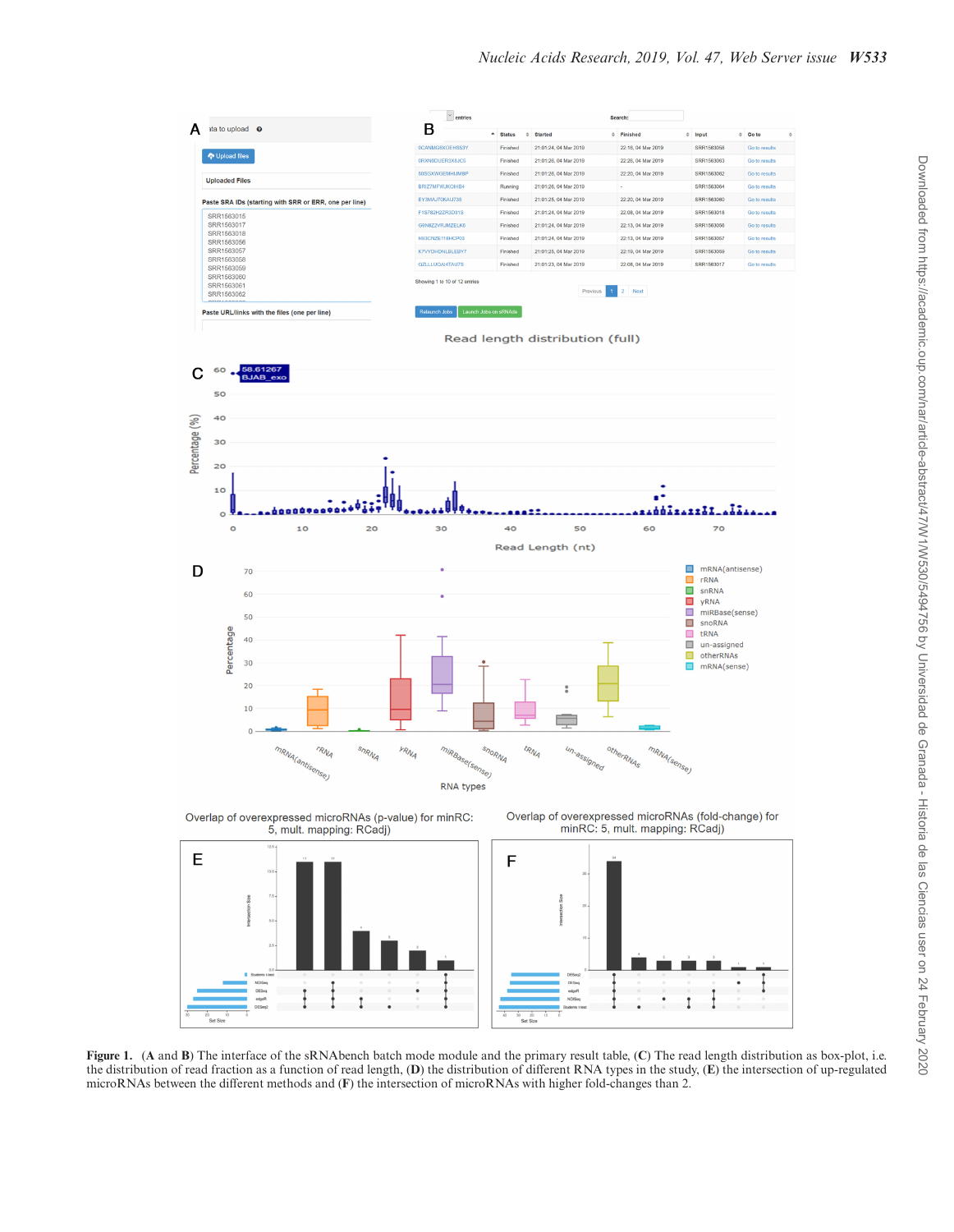<span id="page-4-0"></span>sRNAbench (batch mode) and sRNAde tools. The batch mode is a novel extension of sRNAbench which first requests the upload of the sequencing data. We strongly recommend depositing sequencing data on an accessible server and providing the URLs by means of the corresponding textbox. The sequencing data can also be uploaded through the browser or specified by means of SRA run IDs. To illustrate the analysis of data from the public SRA (Sequence Read Archive) repository, we used the SRP046046 [\(27\)](#page-5-0) study, which can be accessed through this page: https://www.ncbi.nlm.nih.gov/Traces/ [study/?acc=SRP046046. This study has 12 different biolog](https://www.ncbi.nlm.nih.gov/Traces/study/?acc=SRP046046)ical samples and one run per sample. After downloading the samples annotations (*RunInfo Table*), they can be imported into any spreadsheet program. In this way, the column with the run names (starting with *SRR*) can be easily copied and pasted into the sRNAbench (batch mode) interface (see Figure [1A](#page-3-0)). After this step, the user needs to provide information regarding the species (human) and library preparation protocol (Illumina). For each sequencing data file, a separate sRNAbench job will be created. The current state of the jobs will be shown to the user on the sRN-Abench (batch mode) output page (see Figure [1B](#page-3-0)). Once all jobs have finished, the results of the individual sRNAbench jobs can be used as input for sRNAde (study summarizing and differential expression tool). In order to use sRNAde, a group label needs to be assigned to each sample to indicate the condition (such as healthy, cancer, treated, etc). The output page includes a button that will take the user through this process. Note that input samples and group information can be provided in other ways through the sRNAde page. The general structure of the sRNAde output page was previously described in the 'Data and methods' section, so here we will highlight some of the newly implemented features that will help users to better interpret their data. The read length distribution of adapter-trimmed reads (in 'Preprocessing/QC' section of sRNAde output page) contains valuable information to spot possible artefacts in the library preparation. By moving the mouse cursor over the boxplots, the values of the extreme points are depicted. Figure [1C](#page-3-0) shows that in general the number of adapter-dimer reads (the adapters have ligated directly without a fragment in between) are below 20%, however one sample (BJAB exosomes, SRR1563017) shows nearly 60% of adapter-dimers, which can indicate some issues in the library preparation like low RNA input. In general, clear peaks corresponding to the lengths of certain RNA types should be distinguishable: microRNAs should form a narrow peak around 21– 22nt and tRNAs are known to generate fragments around 18 nt and between 32 and 33 nt. If no peaks are distinguishable or if they are very smeared out, this can indicate low RNA quality (high degradation). In Figure [1C](#page-3-0) we can observe the existence of a broad peak around the length of microRNA precursor sequences or full length tRNAs. Figure [1D](#page-3-0) shows the distribution of RNA types in the study. This graphic enables the user to obtain information about the relative quantities of miRNAs or other RNA molecules like yRNA tRNA, snoRNA or rRNA. Furthermore, the dispersion of relative frequencies of a given RNA type over the different samples can be observed. For example, the per-

centage of microRNAs varies between 10% and 70% in this case.

Figure [1E](#page-3-0) shows the overlap of differentially expressed microRNA between the five methods and Figure [1F](#page-3-0) depicts the overlap of microRNAs with a log2 fold-change higher than 1 or lower than -1. Note that to avoid division by 0, we add the value of 1 to the expression values. This also leads to the fact that microRNAs with extremely low expression values are less likely to produce high fold-changes due to chance alone. It can be seen that the overlap using the fold-change is very high (34 out of 49). Notice that the miRNA fold-change only depends on the normalized values of the read count input matrix (same for all methods). Therefore, the high overlap seems to imply that the normalization methods have a rather moderate impact on the fold-changes. On the other hand, there is only 1 out of 32 microRNA which shows statistically over-expression in all five methods mainly because Student's *t*-test and NOISeq seem to be much stricter. DEseq, DESeq2 and edgeR are the methods with the highest overlap (11 out of 32). This shows that the way the *P*-values are calculated strongly impacts the detection of differentially expressed microRNAs.

## **CONCLUSIONS AND OUTLOOK**

Over the last years the user feedback was crucial for the evolution of sRNAtoolbox. Several of the new features and species were included upon user request. We encourage users to send feedback of any type to continue improving this collection of small RNA research tools. Upcoming improvements include, among other features, new annotations, support for user-customizable synthetic spike-ins and improved prediction of novel microRNAs.

# **DATA AVAILABILITY**

<https://arn.ugr.es/srnatoolbox/>

## **ACKNOWLEDGEMENTS**

The authors acknowledge the usage of the computational infrastructure of the Computational Epigenomics Lab of the University of Granada.

## **FUNDING**

European Union [765492 to M.H.]; Spanish Government [AGL2017-88702-C2-2-R to M.H., J.L.O.]; Instituto de Salud Carlos III, FEDER funds [PIE16/00045 to J.A.M.]; Chair 'Doctors Galera-Requena in cancer stem cell research' to JMA and by the Ministry of Education of Spain [FPU13/05662 to R.L., IFI16/00041 to E.A.]; Strategic Research Area (SFO) program of the Swedish Research Council (to V.R.) through Stockholm University (to B.F.). Funding for open access charge: Spanish Government [AGL2017-88702-C2-2-R].

*Conflict of interest statement.* None declared.

# **REFERENCES**

1. Lan,H., Lu,H., Wang,X. and Jin,H. (2015) MicroRNAs as potential biomarkers in cancer: opportunities and challenges. *Biomed Res. Int.*, **2015**, 1–17.